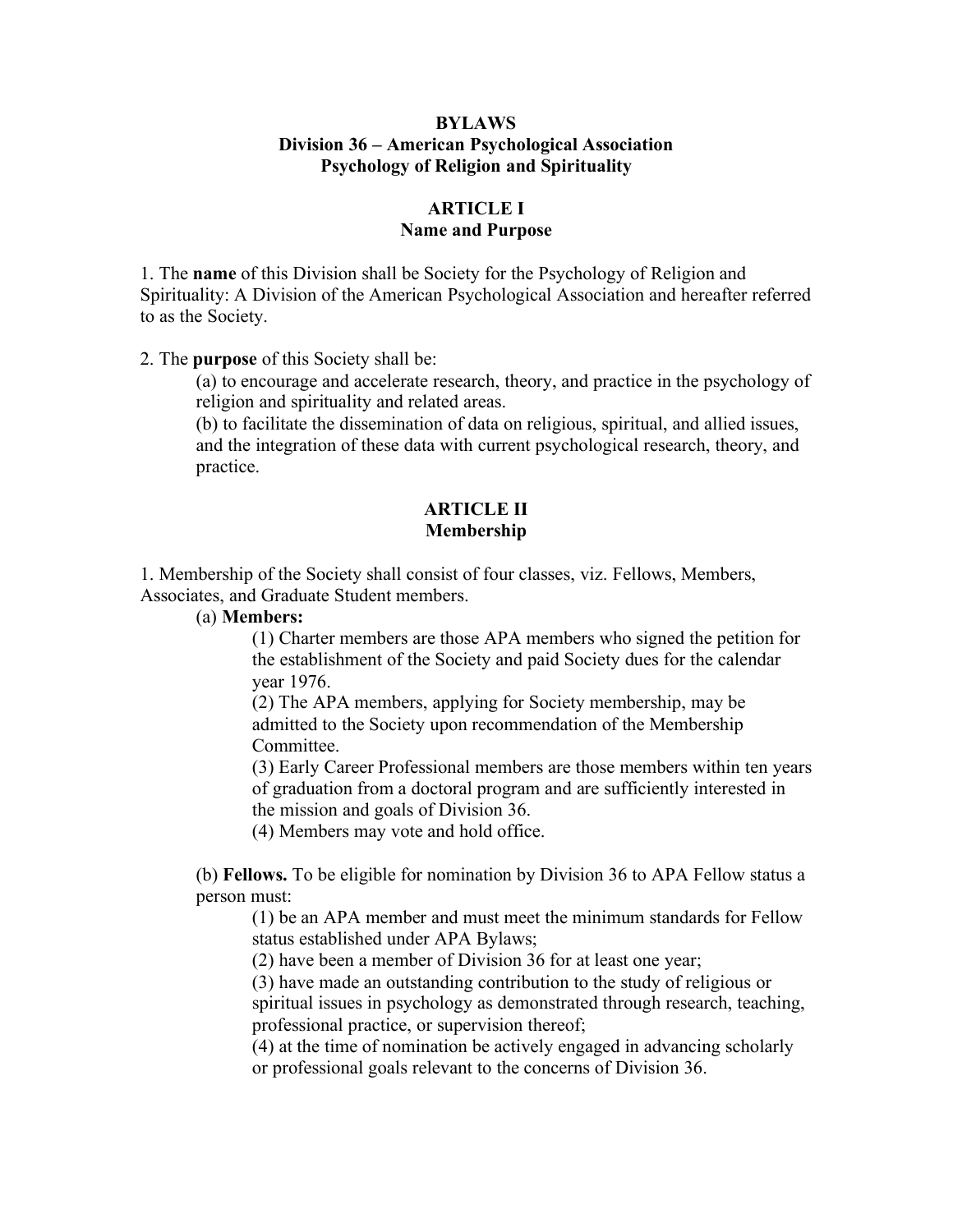(5) may vote and hold office within the Society, pursuant to the criteria established by the Bylaws of the American Psychological Association.

#### (c) **Associates:**

(1) **APA Associates:** Associates of the APA applying for Society membership in the same status held in the APA may be admitted to the Society upon recommendation of the Membership Committee. (2) Associates may not hold office but are eligible to vote after five years in APA.

(d) **Graduate Student members.** Those persons who are pursuing graduate studies in the field of psychology and who have met the requirements described below. They do not hold full membership in the Society:

(1) The minimum requirement for acceptance to Graduate Student member status shall be enrollment in good standing within the past twelve months in an accredited institution of higher education, such as a graduate or professional school for graduate work in the field of psychology or human sciences, as well as be sufficiently interested in the work and aims of the Society.

(2) APA Graduate Student members are eligible for the same Graduate Student membership status in Division 36 and will be admitted to the Society upon recommendation of the Membership Committee.

(3) The Graduate Student members shall achieve voting privileges after one year membership in the Division in the status of Graduate Student members. They may not hold office or vote in the election of officers. They may vote for the Graduate Students Committee Chair and on issues of interest to the students in relation to the aims of the Society. (4) Graduate Student members may serve on Division committees/task forces in a position other than Chair (unless a committee/task force is designated for the Graduate Student members specifically). A Graduate

Student member may serve as co-chair, as long as the other co-chair or Chair is a Member or Fellow.

(e) **Affiliates** are not members of the Society, but are persons sufficiently interested in the work and aims of the Society to wish to affiliate themselves with it. There are two classes of Affiliates as follows:

(1) **Professional Affiliates.** These shall be persons who may be or may not belong to APA but whose qualifications are at least equivalent to those required for membership in the Society. They may be either psychologists or professionals from disciplines bearing on the central interests of the Society. They may include professionals from other national or international associations. Affiliates may not hold office or vote*.* (2) **Student Affiliates** are not Members of the Division. They do not qualify for the Graduate Students member category and may not be Student Affiliates of APA. They may include college students. They shall have such privileges as may be granted by Executive Committee,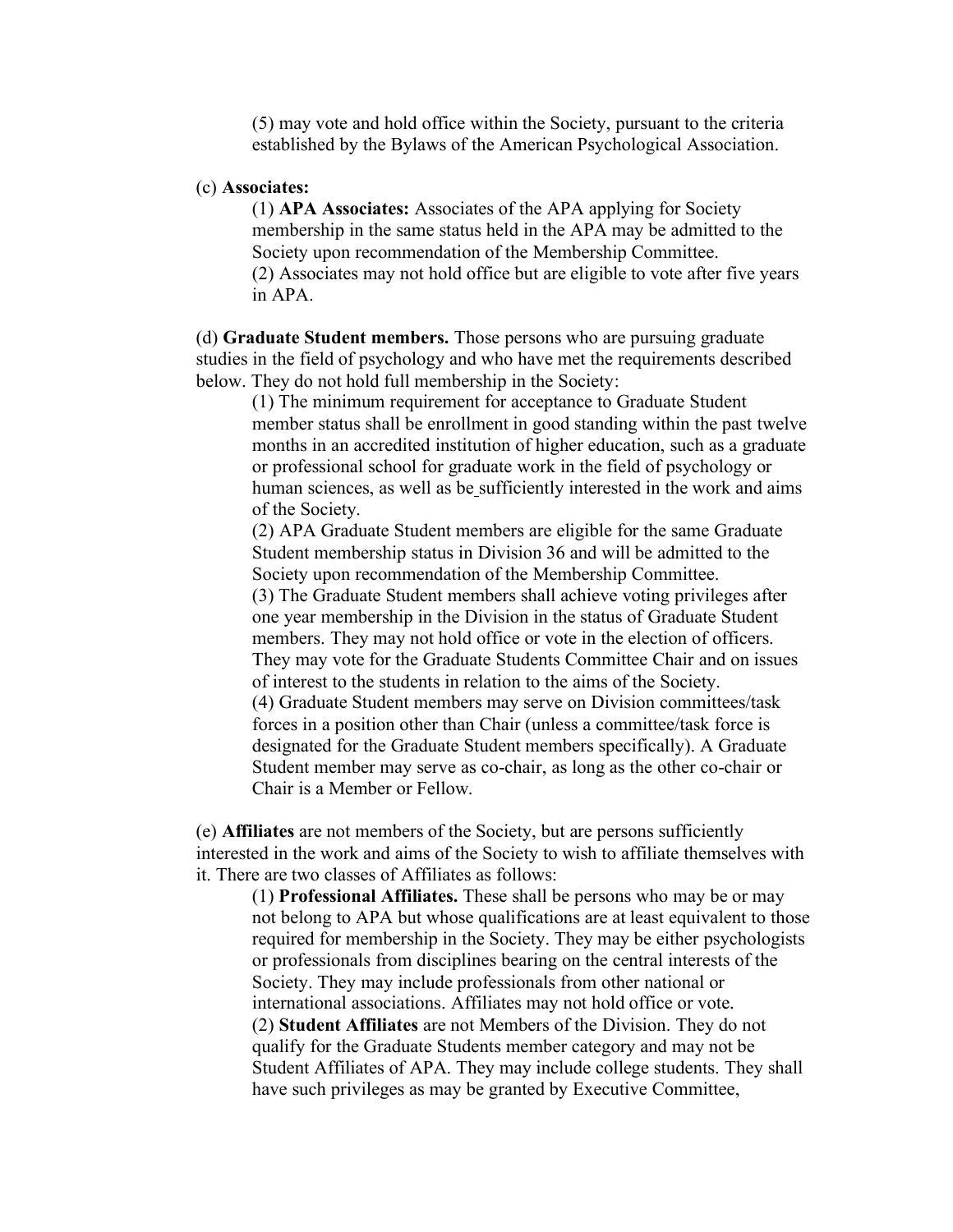including special rates for subscriptions and publications. Student Affiliates may not hold office or vote.

(f) The minimum **membership dues** are set by the Executive Committee, including for Graduate Student members and Student Affiliates. Professional Affiliates pay Society dues equal to those of regular members. Additional dues or assessments may be imposed by vote of the Society.

### **ARTICLE III Officers and Executive Committee**

1. The Executive Committee shall consist of the officers of the Society: President, President-Elect, immediate Past President, Secretary, Treasurer, Representatives to the APA Council of Representatives, three Members-at-Large, and Equity, Diversity, and Inclusion Officer, who shall be elected to membership on the Executive Committee. The Society President shall serve for a period of one year and the Secretary and Treasurer will each serve three-year, overlapping terms. Members-at-large, one of whom is elected each year, serve for three years. The Equity, Diversity, and Inclusion (EDI) Officer will serve for three years. The Graduate students' representative (Graduate Students Committee Chair) and the Early Career Professionals representative (Early Career Professional Committee Chair) will serve as members of the Executive Committee for three years.

2. In the event of the President's death, resignation, or absence, his/her duties shall devolve successively onto the President-Elect, the Secretary, and then the Treasurer. In the event of succession, The President-Elect will gain the title of "President" and hold office for the remainder of the previous president's original term, plus their elected term.

3. Unless otherwise stated, candidates for office in the Society shall be Fellows or Members of the Society. The nomination and election of officers and other members of the Executive Committee shall be carried out by means of an electronic ballot. A vacancy in any office may, at the discretion of the Executive Committee, be filled by the runnerup for that office at the last election. A sincere and timely effort will be made to inform members who are not able to be contacted electronically about impending votes, so that they may vote.

## **ARTICLE IV Duties of Officers and Executive Committee**

#### 1. The **President:**

(a) Shall have all the duties usually ascribed to the presiding officer by a standard manual of parliamentary procedures.

(b) Shall be empowered to appoint appropriate representatives wherever necessary.

(c) Shall be further empowered to establish and appoint such committees of a temporary nature as are important to his/her adequate function as executive officer.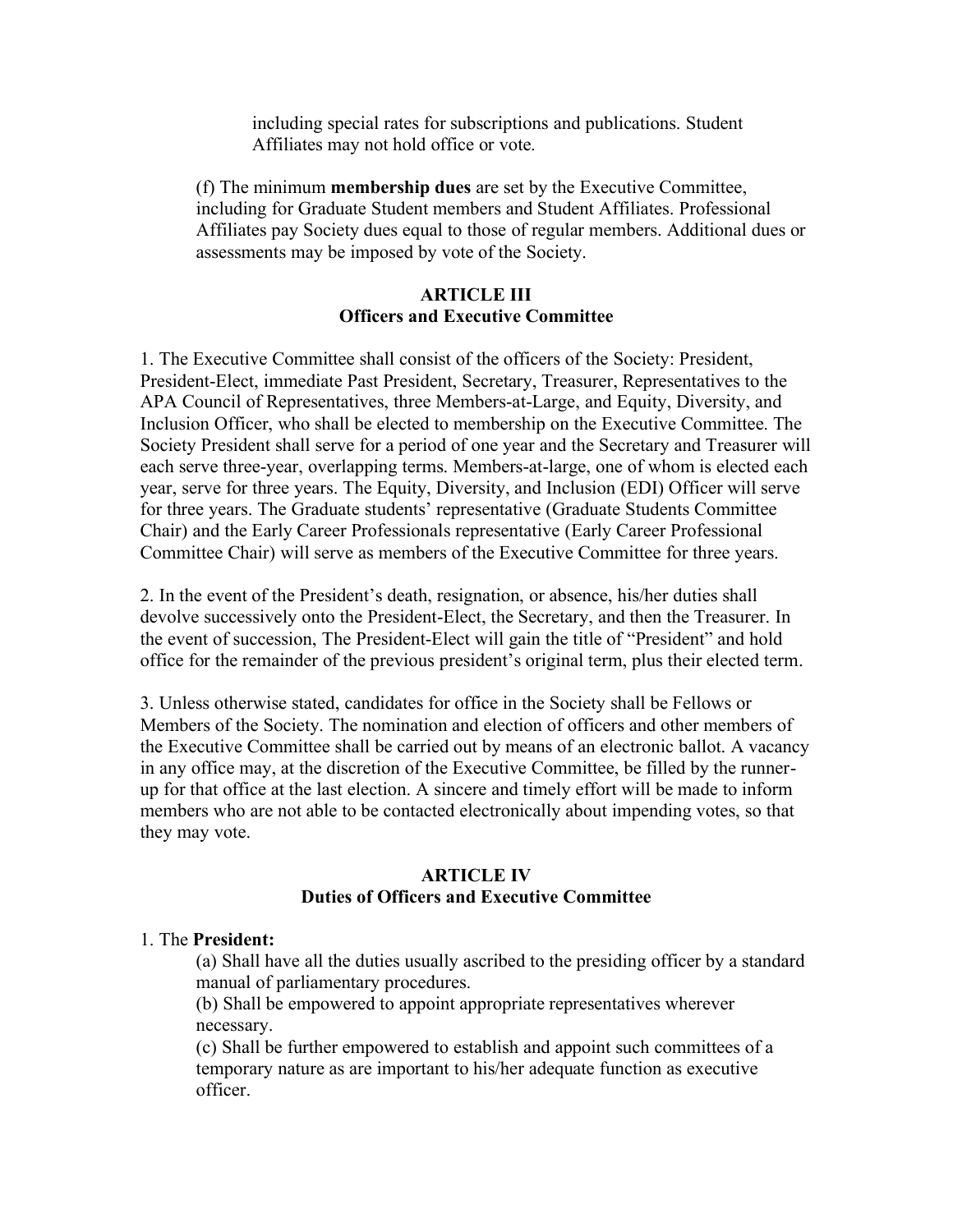#### 2. The **President-Elect:**

(a) Shall act in place of the President whenever the latter shall be unable to carry out his/her assigned duties.

(b) Shall carry out other duties as assigned.

#### 3. The **Secretary:**

(a) Shall keep appropriate records of all business.

(b) Shall take minutes of all official meetings and maintain a permanent file of business transacted.

(c) Shall issue an annual report which includes a summary of all business transacted.

### 4. The **Treasurer:**

(a) Shall issue an annual financial report, a budget for the next year, and file necessary papers to maintain tax-exempt status with the Internal Revenue Service. (b) Shall be in charge of all financial matters, unless otherwise assigned. Funds received either shall be kept with the APA or deposited in an appropriate financial institution. Funds shall be paid out only when properly allocated according to the budget adopted at the annual meeting, and when invoices have been rendered indicating services provided.

(c) Shall be responsible for mailing any special assessment notices other than those which are collected for the Society by APA.

#### 5. The **Equity, Diversity, and Inclusion (EDI) Officer:**

(a) shall ensure that the guiding principles of APA's EDI Framework are reflected and implemented in Division 36.

(b) shall work collaboratively with the Executive Committee, the Committees/Task Forces, and Division members to advance the EDI framework and related initiatives to create a more equitable, diverse, and inclusive Division and discipline of the psychology of religion and spirituality.

(c) shall serve as the Division's liaison to the APA office of Equity, Diversity and Inclusion, including in the collaborative work of deconstructing inequalities and inequities that exist within psychological science of religion and spirituality, especially with respect to how science is conducted, reported, reviewed, and disseminated.

(d) shall ensure that the Division adopts inclusive policies and practices in all areas of the discipline and in the profession, including the elimination of policies and practices that reinforce structural injustices and amplify socio-cultural and religious inequities.

(e) shall also ensure that the Division cultivates a culture and climate that is welcoming and engaging across the field of psychology of religion and spirituality.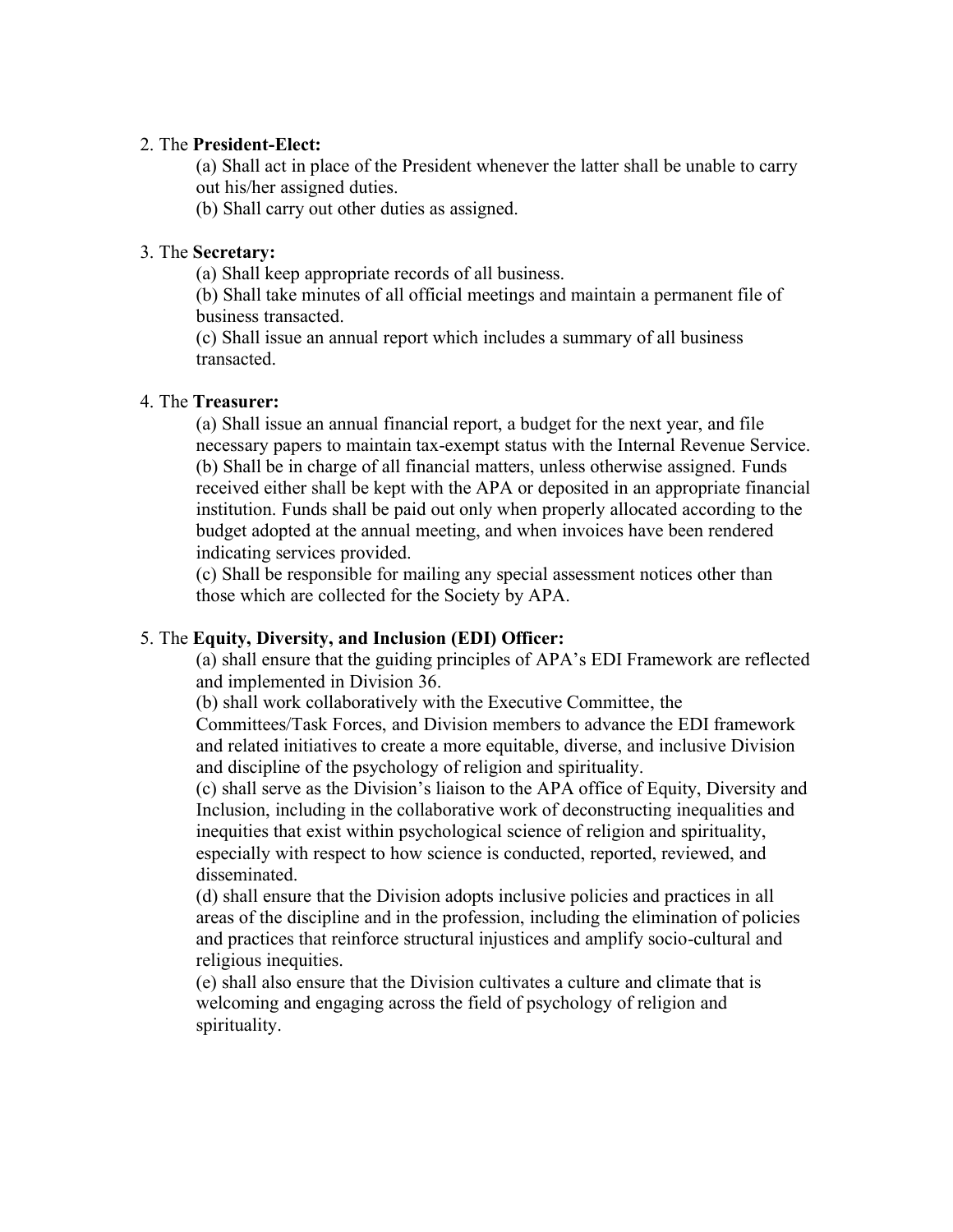#### 6. The **Executive Committee:**

(a) Shall act as a deliberative body on all issues involving the government of the Society and shall conduct the business of the Society between annual meetings. When major issues of policy arise, the Executive Committee shall make necessary decisions in the interim between annual meetings; such decisions, however, to be subject to the approval of the membership either through mail ballot or at the annual business meeting.

(b) Exceptions to the responsibilities of the Executive Committee shall be where power is delegated otherwise in these Bylaws either to an officer, or to a committee, or to the membership.

### **ARTICLE V Committees**

1. The Committees of the Society shall consist of such standing Committees as may be provided by these Bylaws and such special Committees as may be established by the Executive Committee or by the President. In accordance with Article V, Section 7 of the Bylaws of the American Psychological Association, all committees shall be subject to review by the Association's Board of Directors.

2. The **Membership Committee.** There shall be a Membership Chairperson appointed annually by the President. The Chairperson, in turn, may appoint two members of the Society to serve with him/her on the Membership Committee. The ECP Representative and the Graduate Students' Representative shall collaborate with the Membership Chair and Committee for the recruitment of new members to the Society. It shall be the responsibility of the Membership Committee to publicize the Society so as to attract new members, and to recommend new applicants to the Executive Committee for admission as Members, Associates, Graduate Student members, Professional Affiliates or Student Affiliates.

3. The **Program Committee** shall consist of a Chairperson and four other members of the Society. In order to provide continuity on this Committee, the President-Elect, on assuming office, shall appoint two members to serve on the Committee for two-year terms. One of the members shall be designated to become Chairperson of the Program Committee when the President-Elect becomes President of the Society. The remaining one member of the Committee is appointed each year by the President for a one-year term. This Committee shall be responsible for organizing the Convention Program of the Society.

4. The **Committee on Fellows** shall consist of three Fellows of the Society. The incoming President-Elect shall appoint one person to the Committee who shall continue into the second year. The two others of the Committee shall be appointed by the President each year. It shall be the duty of the Committee on Fellows to receive all nominations for Fellowship, to collect and consider such supporting materials as are necessary, and to recommend nominees for Fellow status in the Society, in accordance with the Bylaws of the Society and those of APA, to the Executive Committee.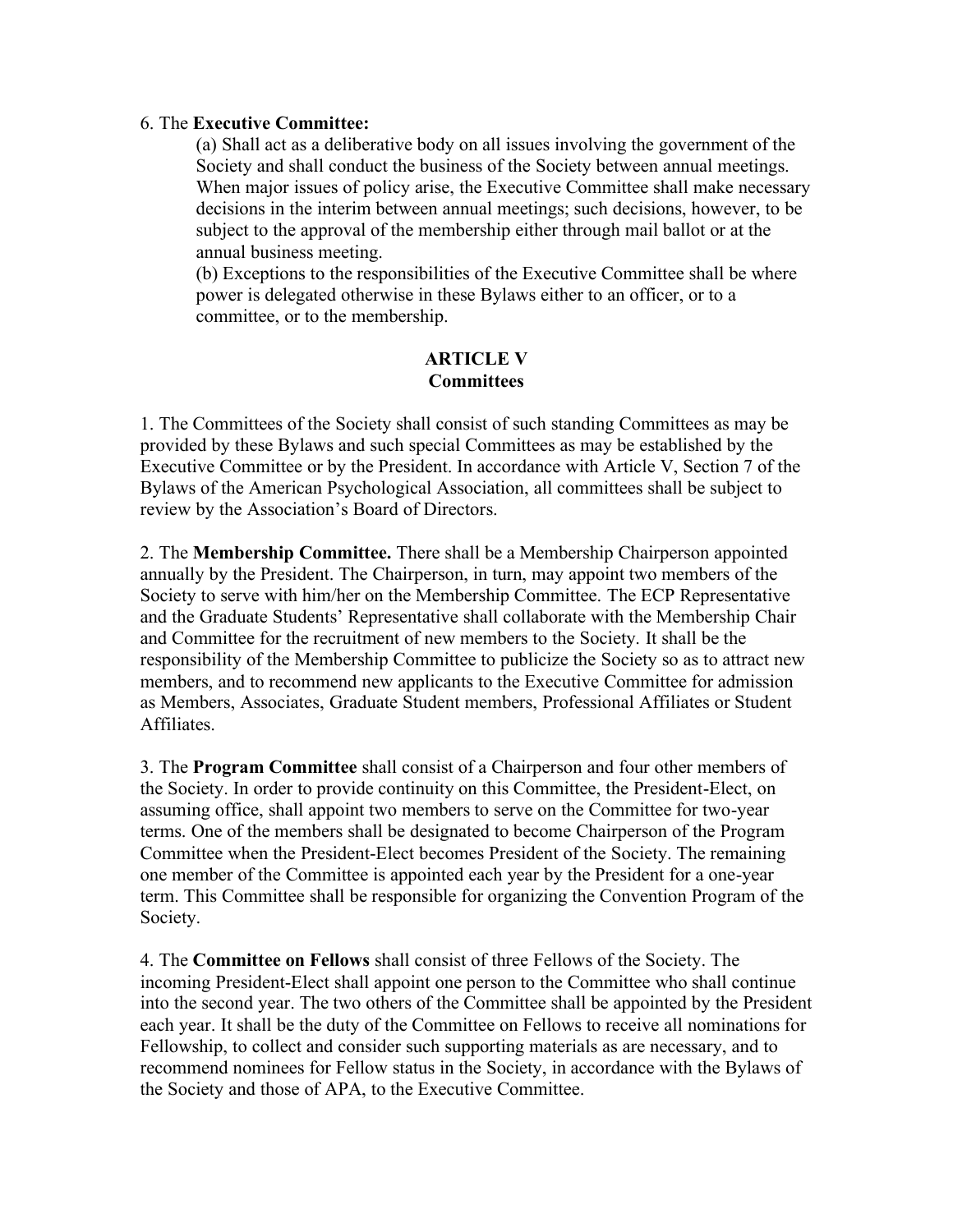5. The **Election Committee** shall consist of the Past-President as Chairperson and two other members appointed by the Chairperson. The Election Committee shall secure nominations by December first of any given year to the Election Committee Chair. The Committee shall ascertain whether the nominees are qualified and willing to serve, if elected. The list of nominees for each office shall be reported to the American Psychological Association Central Office for inclusion in the election ballot issued by the Association at a date specified by the Association. If possible, there shall be at least two nominations on the election ballot for each office to be filled. If not possible, then a space for a write-in candidate shall be provided.

6. The **Publications Committee** shall consist of the President, the President-Elect, the Editor, and the *Newsletter* Editor. This committee shall have the responsibility for the publication(s) of the Society.

7. **The Early Career Professionals Committee** (ECPC) shall consist of the Chair (elected by the Members and who is also the ECP Representative on the Executive Board/Committee) and four other ECPs. The ECPC chair-elect will be elected on the second year of the ECPC Chair's term. Three other ECPs may be recommended to the President for appointment on the committee to serve for two years. Each year, one new ECP may be appointed to the Committee by the President-Elect for two-year terms in order to provide continuity on this Committee. The ECP Committee Chair shall collaborate with the Membership Committee to attract new ECP members to the Society. The ECP Committee shall organize programs and activities that are of particular interest to ECP members in the Society as well as promote their greater involvement and leadership opportunities in the Society. The Chair and/or their Committee members may be delegated to serve on other Division Committees/Task Forces, including as liaison person to the APA Committee on Early Career Psychologists (CECP)

8. **The Graduate Students Committee (GSC)** shall consist of the Chair (who is also the Graduate Student Representative on the Executive Board/Committee) and four other Graduate student members. The GSC Chair-elect will be elected on the second year of the GSC Chair's term. Three other student members may be recommended by the GSC Chair to the Division President for appointment on the GSC to serve for two years. Each year, two new GS members may be appointed to the GSC by the President-Elect for twoyear terms in order to provide continuity on this Committee. The GSC Chair shall collaborate with the Membership Committee to attract new Graduate Student members to the Society. The GSC will organize programs and activities that are of particular interest to GS members in the Society as well as promote graduate student leadership development in order to communicate and advocate for the concerns of graduate students. The GSC Chair and/or their Committee members may be delegated to serve on other Division Committees/Task Forces, including as liaison person to the APA Graduate Students (APAGS) Committees.